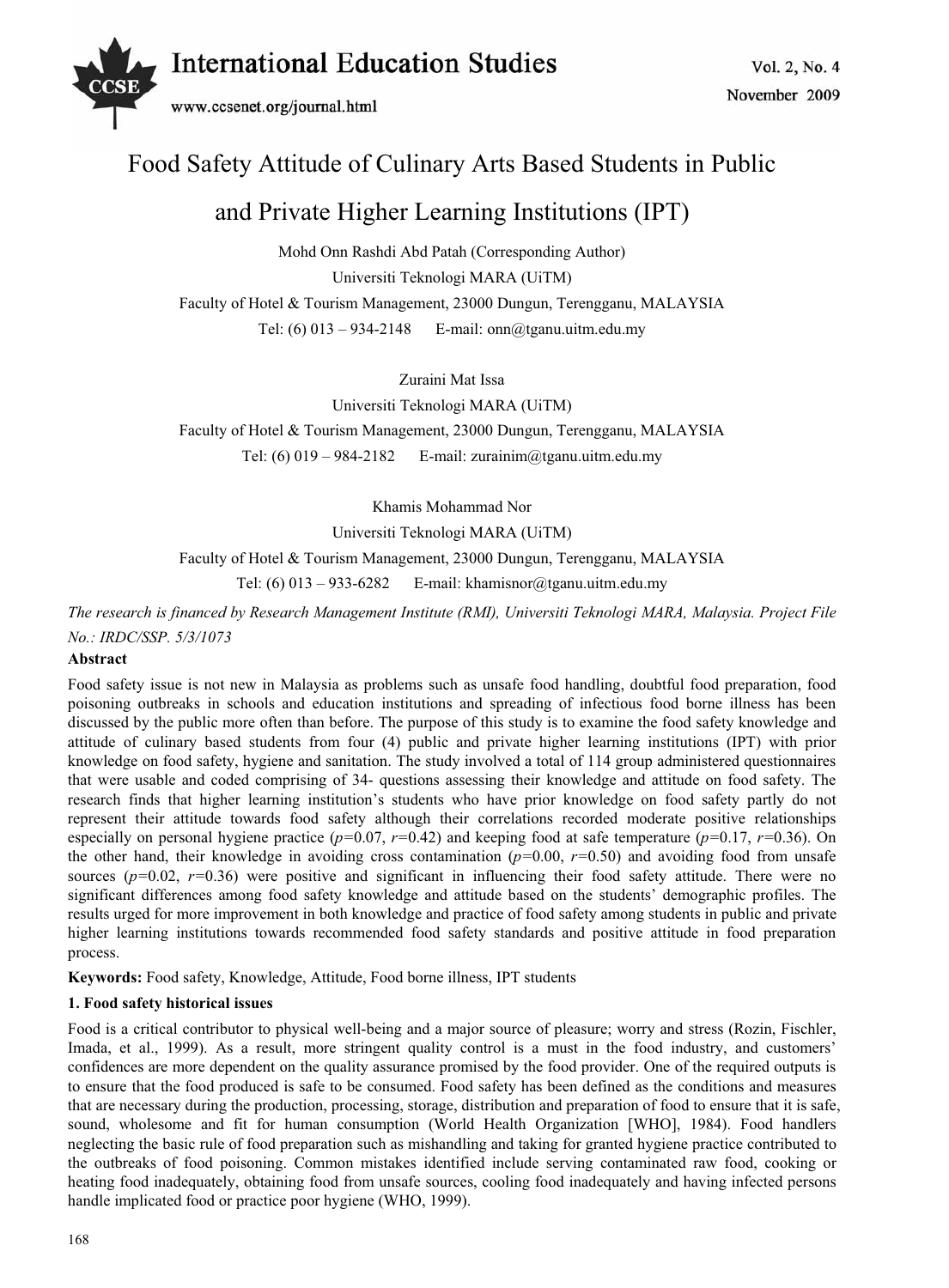Reported number of cases in Malaysia for the first month of 2008 alone showed that it is an alarming issue with 257 cases of food poisoning as compared to only 34 cases for the same period in 2007 (Ministry of Health [MOH], 2008). Most researchers have one common understanding regarding food safety education; most feedback gained is based on self-reported questions (e.g. Lynch, Elledge, Griffith & Boatright, 2003: Walczak, 1997). However, observational studies indicate that errors in food handling are more common than reported on questionnaires (Medeiros, Hillers, Gang, et al., 2004). Manning and Snider (1993) revealed that there were deficiencies in attitudes, knowledge and practices in safe food handling among food handlers. Therefore the core knowledge of food handlers may come from the root of the problem. Students/graduates who attended courses relating food hygiene and sanitation play a major role in determining the level of awareness among food handlers in the industry to-come. Previous research has been done on this topic but little efforts were found focusing on students' knowledge and attitudes towards safe food handling especially in public and private higher learning institutions (IPT) in Malaysia.

# **2. Literature review**

# *2.1 Food safety knowledge*

Knowledge is associated with current practices, which in turn affects willingness to change current practices if it is learned that current practices are unsafe (McIntosh, Christensen, & Acuff, 1994). However, actual food handling practices are known to differ from self-reported practices (Jay, Cormar, & Govenlock, 1999). This is important as studies by Evans, Madden, Douglas, et al. (1998) have shown that the main factors responsible for the outbreaks of food poisoning in England and Wales during 1992–1994 and 1995–1996, respectively, were inappropriate storage, inadequate cooking or reheating, and cross-contamination. Particular attention should be given to the importance of time and temperature control, personal hygiene, cross contamination, sources of contamination and the factors determining the survival and growth of pathogenic organisms in food (WHO, 1988; Goh, 1997). These are the factors that can double the effect of an outbreak.

Zain and Naing (2002) in their study showed that food stall had four times significantly higher odds of having poor knowledge. The main reason of this was food handlers who involved in food stall/hawkers activities were not all registered with local government, had low level of education and were not trained (Zain & Naing, 2002). Manning and Snider (1993) further concluded that assessment of workers in temporary public eating places revealed deficiencies in attitudes, knowledge and practices in the areas of cooling/reheating, temperature control and cross contamination. Sockett (1995) points out that many people do not know the basic rules of food hygiene. In contrast, surveys conducted in 1986 and 1995/1996 illustrated that respondents did know which foods were at high risk from food poisoning, but knowledge about how a food could be made safe to eat was limited (Raab & Woodburn, 1997). Many program planners believe that by enhancing knowledge or altering attitudes, they can induce behavioural change (Shaw, 2003). Numerous studies document that education alone may not result in behavioural change, and that to change most complex behaviours, multifaceted approaches are needed (McKenzie-Mohr & Smith, 1999).

#### 2.1.1 Personal hygiene

Research carried out from 1998-2000 showed that in 100 reported food poisoning outbreaks, the vast majority were attributed to inadequately trained staff (Food Safety Authority of Ireland [FSAI], 2001). This represented an improvement on the situation found by Tebbutt (1992) eight years earlier when 22 per cent of food businesses had failed to train managers or operatives in hygiene. Poor personal hygiene causes more than 90% of the food safety problems. Statistics showed that improper hand washing alone accounts for more than 25% of all food borne illnesses (Weinstein, 1991). Proper hand washing includes using water at least 100ºF, applying enough soap to build a good lather, vigorously scrubbing hands together for a minimum of 20 seconds assuring that you scrub under your nails and between fingers, rinsing thoroughly under running water, and drying with a single use paper towel or warm air dryer (Snyder, 1998). Hand washing should always be completed after using the restroom; touching raw foods; touching the hair, face or body; sneezing, coughing, or using a tissue; smoking, eating, or chewing gum or tobacco; handling chemicals; taking out or handling trash; bussing or cleaning a table; touching clothing or aprons; and touching anything else that may contaminate hands (National Restaurant Association Educational Foundation [NRAEF], 2004).

Manning & Snider (1993) found that some personal hygiene and handling practices of workers did not support their knowledge and attitudes about hygiene and cross contamination. Even though the workers indicated frequent and thorough hand washing to be important, only one person was observed washing their hands, including workers handling food and money. As Chatterjee (2005) highlighted that unsafe and inefficient practices followed by food manufacturers were due to unhygienic practices and lack of personnel hygiene knowledge. A study in the U.S. suggested that improper food handler practices contributed to approximately 97% of food borne illness in foodservice establishments and homes (Howes, McEwan, Griffiths, & Harris, 1996). Education, training, and the development of food safety certification examinations are key components in the process of ensuring that food handlers are proficient in and knowledgeable about food safety and sanitation principles (Jacob, 1989).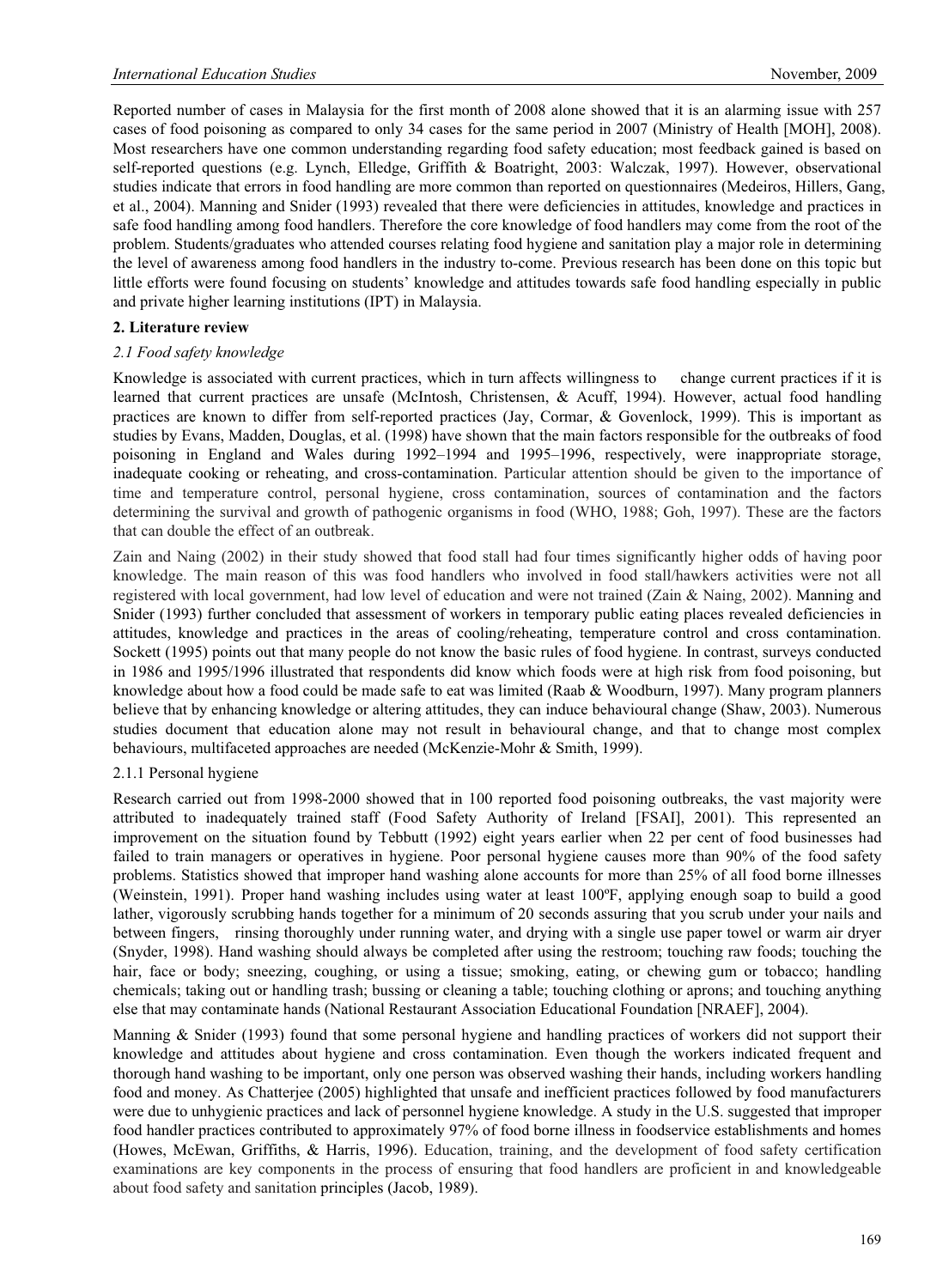# 2.1.2 Cross contamination

The transfer of germs from one food items to another is called cross contamination. Approximately 10 to 20% of food-borne disease outbreaks are due to contamination by the food handler (Zain & Naing, 2002). The common cause of cross contamination in the kitchen is because of contaminated hands and equipments used to prepare cooked and raw food at the same time. Cross contamination can also occur when uncovered raw foods are stored directly adjacent to or above ready-to-eat foods in a refrigerator or other holding equipments. In a recent review (Djuretic, Wall, Ryan, et al. 1995), cross-contamination was identified as an important contributory factor in 36.3% (147/405) outbreaks of food-borne disease. It is generally accepted that the hands of food handlers are an important vehicle of food cross-contamination and that improved personal hygiene and scrupulous hand washing would lead to the basic control of faces-to-hand-to-mouth spread of potentially pathogenic transient microorganisms (Allwood, Jenkins, Paulus, et al., 2004).

The food preparers' hands have been cited as the main factor or a contributory factor in up to 39% of domestic food poisoning outbreaks (Ryan, Wall, Gilbert, et al., 1996). Scott and Bloomfield (1990) identified the ability of the test organism *S. aureus* to cause cross contamination for up to 24 hours via the fingertips. The draining board and the counter-top showed the greatest frequency of contamination by the target microorganisms (Scott & Bloomfield, 1990). Food handlers often have little understanding of the risk of microbial or chemical contamination of food or how to avoid them (Hobbs and Roberts, 1993). A survey conducted by Williamson, Gravani & Lawless (1992) revealed that unsafe use of kitchen utensils were common. Their result showed that 37% of the survey respondents would only rinse the knife and cutting board used to cut fresh meat prior to using the same items again to chop fresh vegetables for a salad. On the other hand, 5% of the respondents would simply start chopping the vegetables with the same knife and cutting board. They summarized that only 54% would wash the knife and cutting board with soap and water prior to chopping the fresh vegetables.

# 2.1.3 Safe temperature of food

As explained by McSwane et al. (2004), controlling temperature of food cook is vital in assuring that food service establishment complies with food safety regulations. Food borne illness may be resulted from temperature abuse while preparing a dish. According to NRAEF (1999), time temperature abuse occurs when food has been allowed to stand for an extended period of time at temperatures favourable to bacterial growth. McSwane et al. (2004) further added that the abuse of temperature also may be caused by insufficient amount of cooking or reheating time and desired temperatures that should eliminate the existence of harmful microorganism. The usage of devices in measuring food temperature such as thermometers, thermocouples and infrared reading is essential in determining whether the food were in the danger zone or otherwise (McSwane et al., 2004). Nott & Hall (1999) explained that the major purpose of cooking is to increase the palatability of food, the heating of many foods is essential to kill bacteria thereby increasing the foodstuff's safety and storage life. In practice, pasteurization and other sterilization processes require stringent assurance that all parts of the food product have been heated above a certain temperature for a defined period of time (Nott & Hall, 1999). Several studies have reported that poor holding and cooking temperature control was a main factor contributing to food borne outbreaks (Todd, 1997). Improper holding temperature of food also can contribute to the growth of certain bacteria through its spores because not all of these spores will be destroyed with heating processes (McSwane et al., 2004). Thus it is important for all food handlers to recognize their responsibilities in ensuring that all food prepared were monitored in every stages of its preparation.

# 2.1.4 Food from unsafe sources

In most countries of the South East Asian Region, laboratories with the capacity to detect common food borne hazards are rare, and where they do exist, the high cost of testing is an obstacle (DeWaal and Robert, 2005). Walker & Jones (2002) explained that the traditional food safety control approaches have tended to focus on the general appearance, structure and cleanliness of food outlets. However, these methods have failed to successfully deal with the problem of food borne illness and have paid insufficient attention to the factors which actually cause illness (Walker & Jones, 2002). Miles, Brennan, Kuznesof, et al. (2004) demonstrates the result where the participants were worried to some extent about all of the food safety issues with which they were presented, but there was a tendency for worry to be higher for those hazards related to the use of technology applied to food production (e.g. hormones, pesticides, antibiotics, genetic modification) in comparison to those hazards related to cost, diet, hygiene and other lifestyle issues (e.g. food poisoning, fat in the diet, food hygiene). Foods originating from an unapproved source or imported foods can influence the likelihood of an outbreak (Sato, 2007).

# *2.2 Food safety attitude*

The responsibility of having positive attitude towards food safety does not only lie on the shoulder of the management team. Employees, students and even any food handlers should take their own initiatives to enhance their knowledge in the matter and profiling themselves to be more positive. Pilling, Brannon, Roberts, Shanklin, and Howells (2008) found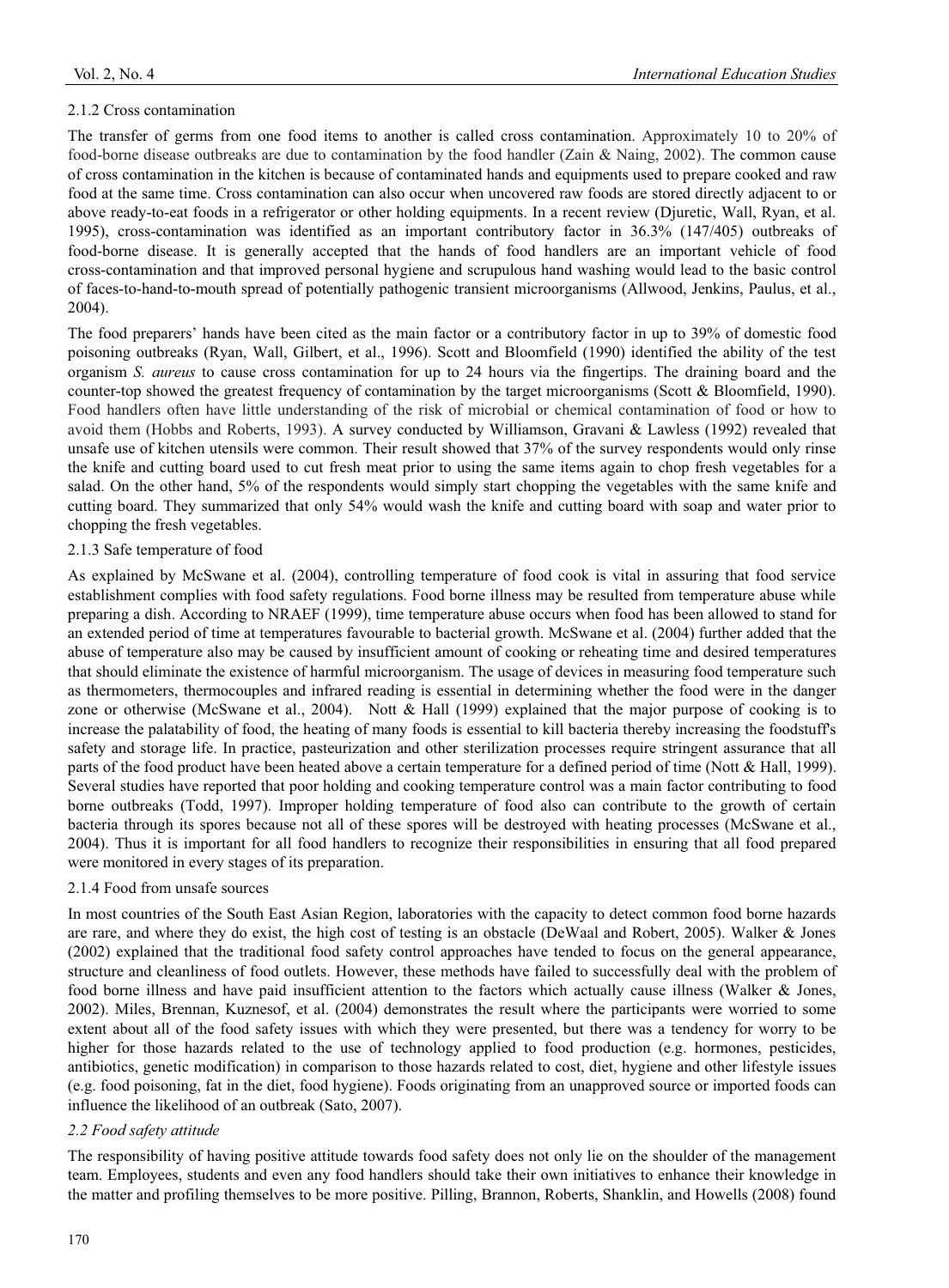that employees perceive many barriers to implementing food safety programs. Employees noted that lack of time, training, and resources, along with employee attitude, availability of hand sinks, and inconveniently located resources were barriers to hand washing within a foodservice operation (Pilling et al., 2008). It is undeniable that not all of teaching institutions in the developing countries which involved in the culinary field is equipped with the proper and more manageable facilities. It is well-known that improving knowledge does not necessarily lead to changes in attitude or behaviour (Ajzen & Fishbein, 1980). However, the gap between knowledge and behaviour is regarded as an affective dimension (Galli, 1978). Various studies have shown that the efficacy of training in terms of changing behaviour and attitudes to food safety is questionable (Mortlock, Peters, & Griffith, 1999).

A review of literature found only one research study that focused specifically on food safety knowledge of college students (Unklesbay, Sneed & Toma, 1998). Eight hundred twenty-four students in food-related and non-food related disciplines, in three geographic locations, completed a food safety questionnaire. Results indicated gaps in college students' knowledge. Students scored poorly when quizzed whether unsafe foods could be identified by the way they looked and smelled. Students also incorrectly indicated that unopened processed meats could be refrigerated long term without any risk of causing food borne illness. Only 50% of students were aware that older adults were more vulnerable to food borne illness than teenagers (Unklesbay et al., 1998). While focused on the challenges of obtaining a college education, many students eat whatever and whenever it is convenient. They may be unaware of proper food handling practices needed to avoid food borne illness (Yarrow, 2006).

A national food safety mail survey done by Li-Cohen & Bruhn (2002), which included college students/graduates examined consumer handling of fresh fruits and vegetables. Investigators concluded that college or post-college students were more likely to practice risky produce handling behaviour, compared to those with less formal education. College/ post-college students were also less likely to wash their food preparation surface before cutting produce, meat, poultry, and/or fish (Li-Cohen & Bruhn, 2002). Unklesbay et al. (1998) surveyed college students and found that students rarely check temperatures of their refrigerators and freezers. 20 Students also exhibited risky food consumption behaviours. An alarming 7% of the college sample consumed either raw fish or raw hamburger. Additionally, students consumed raw eggs (12.7%), unpasteurized eggnog (6.4%), and cookie dough (5.8%). When asked how they determined serving temperatures of leftovers, 24.3% of students indicated they relied on touching or feeling the food. Only 6% relied on temperature readings, and another 3% relied solely on microwave settings (Unklesbay et al., 1998). Based on the literature reviews mentioned above, the following hypotheses were proposed:

H1: Students' food safety knowledge positively influence food safety attitude.

- H1a: Knowledge in personal hygiene practice positively influence food safety attitude.
- H1b: Knowledge in avoiding cross contamination positively influence food safety attitude.
- H1c: Knowledge in keeping food at safe temperature positively influence food safety attitude.
- H1d: Knowledge in avoiding food from unsafe sources positively influence food safety attitude.

H2: Food safety knowledge and attitude scores significantly differ based on students demographic profiles.

#### **3. Plan for data collection process**

This research was conducted by gathering and obtaining the responses from students of higher learning institutions in Malaysia. It was conducted among the final year students of Diploma in Culinary Arts (or similar category) in each of the higher learning institutions. The reason for doing this is to narrow down the scope of the study to focus only to those students who have taken Food Hygiene, Food Sanitation or Food Safety course during their study period and had already undergone practical/industrial training. They represent four higher learning institutions with two were from public IPT and the other two were from private IPT. The sample size was amounted to a total of 120 students and group administered questionnaires method were employed. Questionnaire was constructed by adopting from the Wales Food Safety Attitude Battery (WAFSAB) by Coleman, Griffith and Botterill (2000). At the end of the data collection process, a total of 114 questionnaires were gathered, usable and finally coded. This represents 95 percent of the total questionnaires distributed earlier.

#### **4. Results & analysis**

#### *4.1 Reliability & validity analysis*

Reliability of the instruments used was tested by running Cronbach's alpha coefficient. The result outlines that the alpha coefficient value for all variables in the study were from .66 to .85 accordingly. The dependent variable or criterion variable of food safety attitude had a high reliability coefficient of .85 with a total of 17 scale items. The independent variable or predictor variable of food safety knowledge showed that its dimensions of personal hygiene practice had a coefficient value of .67, avoid cross contamination with value of .78, keeping food at safe temperature with value of .68 and avoid food from unsafe sources had a reliability coefficient value of .66. The overall coefficient value of food safety knowledge had a reliability coefficient value of .70. The results also indicated that the reliabilities of the scales used in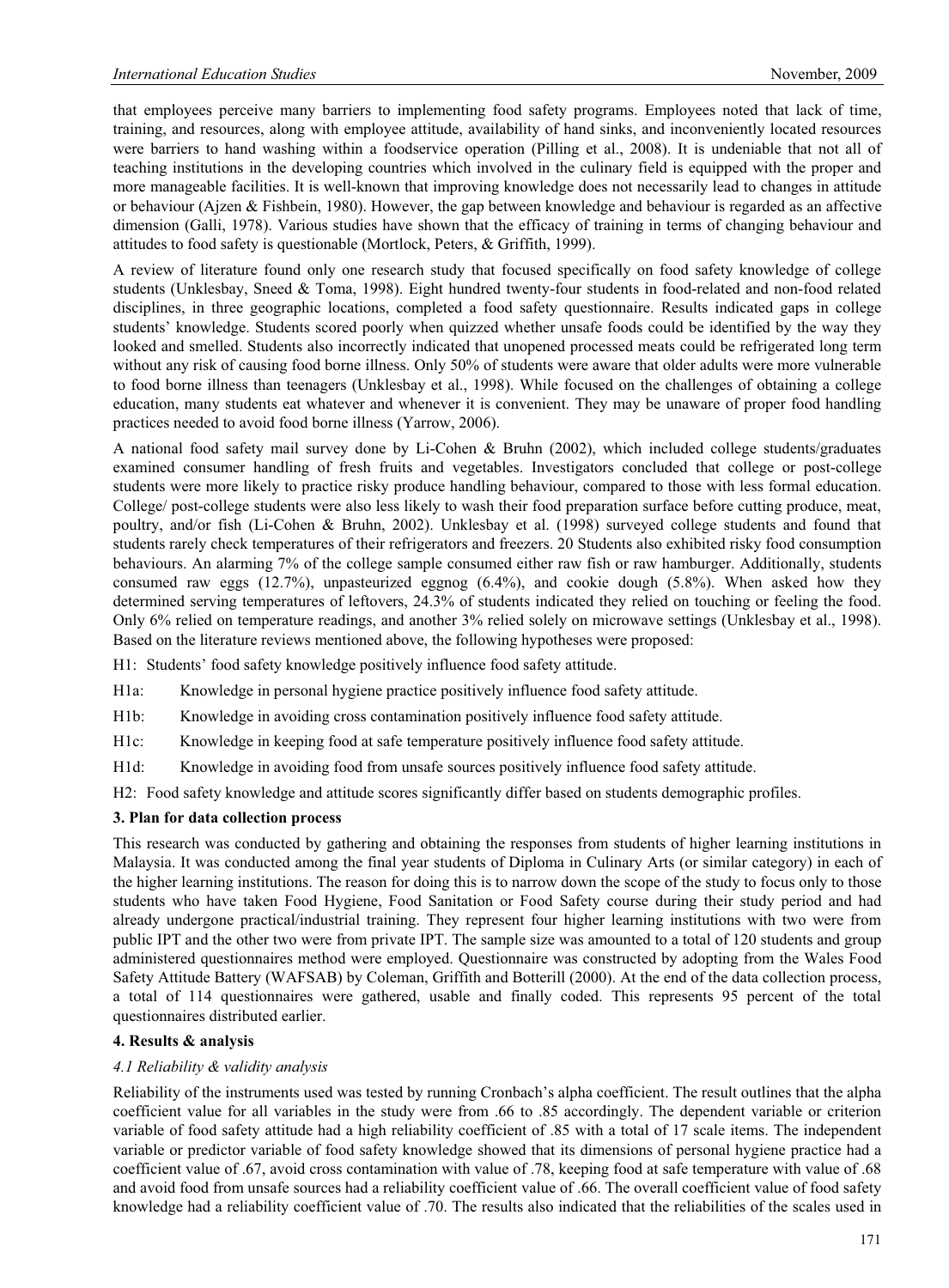this study were high and aligned with previous research (Coleman et al., 2000). It also demonstrates the internal consistency of a reliable scale (Table 1).

#### *4.2 Descriptive statistics & analysis*

Table 2 shows that the distribution of gender had almost equal distribution with female respondents were higher with 58 respondents (50.9%). The rest were male respondents (49.1%). Total respondents from public IPT were 61 respondents (53.5%) and the other 46.5 percent were from private IPT. In terms of ethnic origin or race, Malays were the prominent race or ethnic group in the study with 94 respondents (82.5%). It was followed by 15 Chinese respondents (13.2%), two Indian respondents (1.8%) and other race with three respondents (2.6%).

# *4.3 Pearson correlations of the study variables*

Table 3 presents correlations among four dimensions of food safety knowledge and food safety attitude. Moderate relationships were noted; with the strongest relationship being between avoid cross contamination and food safety attitude (*r=*.50, *p<*0.05). The other dimensions were having moderate significant correlations with food safety attitude such as personal hygiene practice with *r=*.42 (*p<*0.05), keep food at safe temperature with *r=*.36 (*p<*0.05) and avoid food from unsafe sources with  $r=36$  ( $p<0.05$ ). The correlations among the four dimensions of food safety knowledge were slightly low but significant relationships with the strongest were between avoid cross contamination and personal hygiene practice with  $r = .47$  ( $p < 0.05$ ).

# **5. Hypothesis Testing**

# *5.1 Students' food safety knowledge positively influence food safety attitude*

The influences of the four dimensions of food safety knowledge on food safety attitude were explored and examined by using multiple regression analysis (as shown in Table 4). The coefficient of relationship  $(R^2)$  of 0.35 showed that 35% of the variance in food safety attitude was explained by the four sub dimensions of food safety knowledge. Out of the four dimensions, only two were having significant influences on food safety attitude; avoid cross contamination (*p=*0.00) and avoid food from unsafe sources (*p=*0.01). Therefore, Hypothesis 1 (H1) was partially supported with only sub hypotheses of H1b and H1d were having significant influences on criterion variable (food safety attitude).

# *5.2 Food safety knowledge and attitude scores significantly differ based on students demographic profiles.*

The result from the independent-samples *t*-test which was conducted to compare the food safety attitude scores for public IPT and private IPT found that there was no significant difference in the food safety attitude scores. Public IPT recorded *M*=6.05 with *SD*=0.58 and private IPT (*M*=6.08, *SD*=0.66); *t* (112) = -0.21, with  $p=0.83$  (two tailed). The magnitude of the differences in the means (mean difference = -0.02, 95% confidence interval was between -0.26 to 0.21) was very small (eta squared = 0.00). Comparing food safety attitude scores and gender of the respondents, it was found that there was no significant difference in scores for males with mean score of 6.07 (*SD*=0.69) and females with mean scores of 6.06 (*SD*=0.55) with  $t(112) = 0.06$ ,  $p=0.95$  (two tailed). The magnitude of the differences in the means (mean difference =  $0.007$ , 95% confidence interval was between -0.22 to 0.24) was very small (eta squared = 0.00). On the other hand, one way analysis of variance test (ANOVA) was computed to explore the impact of race on levels of food safety attitude. Subjects were divided into four race based groups (Group 1: Malay, Group 2: Chinese, Group 3: Indian & Group 4: Others). There was also no significant difference at the  $p<0.05$  level with  $F=1.12$ ,  $p=0.35$ . Therefore, hypothesis 2 (H2) was not supported.

# **6. Discussion**

# *6.1 The relationship between food safety knowledge and attitude*

Although several studies have shown a wide range of kitchen sites to be cross-contaminated by food preparation activities (De Boer & Hahne, 1990; Humphrey, Martin, Slader & Durham, 2001), this study proves that sufficient knowledge on avoiding cross contamination significantly influenced the students' food safety attitude. Proper preventive measures being taught to the students can create and develop positive attitude on food safety compliance. Preventive measures among them such as 1) always store cooked and ready to eat foods over raw products, 2) keep raw and ready to eat food separate during storage, 3) keeping all food-contact surfaces clean and sanitary, 4) avoid bare hand contact with ready to eat food, 5) keeping species of meat and poultry separate, 6) using clean, sanitized equipments and utensils for food production and 7) prepare raw and ready to eat food in separate area (McSwane et al., 2004). In this study, the students reportedly understand that these preventive measures are vital in ensuring that cross contamination can be avoided. Educating the student on the risk of contamination and source of it proves to be one of the contributing factors to positive food safety attitude. Risk of contamination can be educated to the students through interactive signage, labels and work manual or standard operating procedures in the kitchen.

Proper procurement and receiving procedures such as buying from approved sources, determine quality of food received and thorough checks upon receiving of goods were well understood. Although most of the process does not include the students and merely all of the process is being done by the staff of the institutions, students accept the fact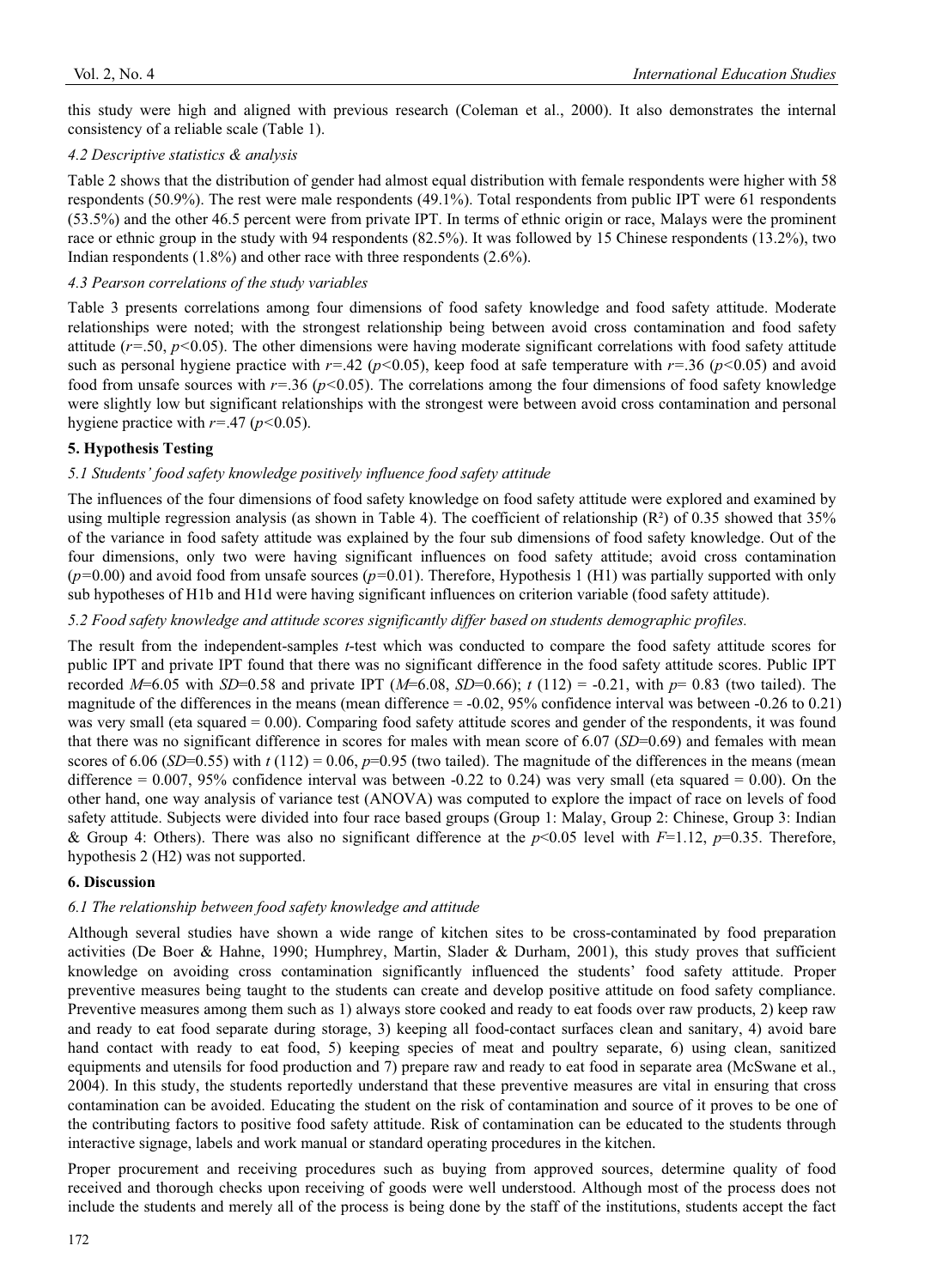that the root of food borne illness starts from the receiving area. One of the most important rules is to reject any damaged and spoiled goods upon the receiving point. A lot of strict receiving and checking procedures were created and implemented by most food service establishment to check the condition of merchandise delivered. Among them is the physical check to see any foreseen damage, change of colours, smell and texture of the food. Nest would be the grade of the merchandise whether it complies with the standard grade such as colour, weight, shape and appearance and overall quality. Perishable items usually come with an expiry date and items such as milk and other milk products such as cheese should be check for its overall state to avoid receiving spoiled items. Same goes to fish and other seafood products, fruits, juices, vegetables and frozen items. Proper ventilated dry storage is important in making sure that canned, bottled and dry items are stored safely until the day that it is used. The implementation of FIFO (First In, First Out) method ensures that the earlier ordered foods are used first. Thus the students need to be alarmed as to ensure that the food is safe to be consumed. Food storage should be strictly apart from chemical storage as it may lead to hazardous contamination. Site visits and store inspection routines by the students will allow them to recognize potential hazardous contamination and storage violation. While there is concern about chemicals and other substance in food, microbiological contamination of food is the primary cause of food borne illness (Snyder & Poland, 1990). Well taught learning modules in the kitchen could not only prevent chemical contamination but also putting microbiological contamination as the biggest threat to the kitchen operation.

Although the result of this study indicates that personal hygiene practice and keeping food at safe temperature were not the contributing factors to food safety attitude, it does not mean that the students were not aware of its importance. Lack of supervision also can be a contributing factor to this notion. Pilling et al., (2008) found that insufficient number of hand sinks, resource location and attitude of the food handlers had restraint them from implementing food safety program such as hand washing. It seems that although knowledge is sufficient, physical facilities might be an obstacle in guaranteeing that proper food safety attitude can commence and reported. Green and Selman (2005) also found that there were a number of factors that impacted foodservice employees' ability to prepare food safely, including time pressure; equipment and resource availability; food safety emphasis by management and co-workers; and food safety education and training. Work culture in the kitchen facility also a predetermined factor that positive personal hygiene can be implemented or not. If the students were used to the culture of not taking care of personal hygiene, good knowledge on food safety would not make any difference at all. Good personal hygiene maybe is not being taught at the early age thus making it difficult to set a habit in the later age.

#### *6.2 The differences of food safety knowledge and attitude scores based on demographic profile*

College students who have taken courses relating to food safety such as nutrition and food science reported more food safety awareness and were more likely to report safer practices. In this study, it was found that there are no significant differences whether the respondents are from public or private IPT. This suggests that the same outline were use in the food safety education process by both types of institutions. Both IPTs plan on their educational outline based on the same goal; cultivating positive safe food handling knowledge, practices and behaviours among the students. Few researches reported differences in knowledge and attitude based on the respondents' demographic profiles such as gender and race or ethnic origin (e.g. Unusan, 2007; Albert, 1995; Bruhn & Schutz, 1999). But in this study, the results were contradicting to most of the researchers' earlier findings. Race or ethnic origin does not significantly impact the scores of food safety knowledge and attitude. Although most of the above said researches dictated that female respondents have more positive attitude on food safety compared to male, the result in this study proves it wrong; given the fact that this study recorded nearly equal distribution rate of male and female. Regardless of any different demographic characteristics of a food handler, improvement efforts through health education can be done to cultivate safe food handling behavior and practices.

#### **7. Limitations & Future Research**

Several limitation noted in the earlier part of this research suggests more improvement and other recommended future explorations. The limited samples involved in this study have made it difficult for the researchers to generalize to all students of higher learning institutions. It would be worthwhile if future research can be undertaken by considering more variety of students' profiles such as their major of study. Future research can be done to explore the relationship between food safety knowledge level and attitude between health and hospitality major. Little participation by the higher learning institution also specifically limits the sample size. In the future, it is suggested that these kind of study which is known to have huge impact nationally, should be done as a national initiative and with collaboration from relevant government agencies such as the Ministry of Health or other related agencies. Involvement of the Malaysian Association of Hotels (MAH) can also be encouraged. Therefore, looking at the large participation and predicted impact, larger participation from the higher learning institutions are expected. Assessing students' beliefs and knowledge through self-reporting questionnaires limits findings on actual practices and behaviour of the students in actual kitchen setting. This notion suggests that a combination of various methods should be used such as interviews and observations to gain in-depth findings and more details insights.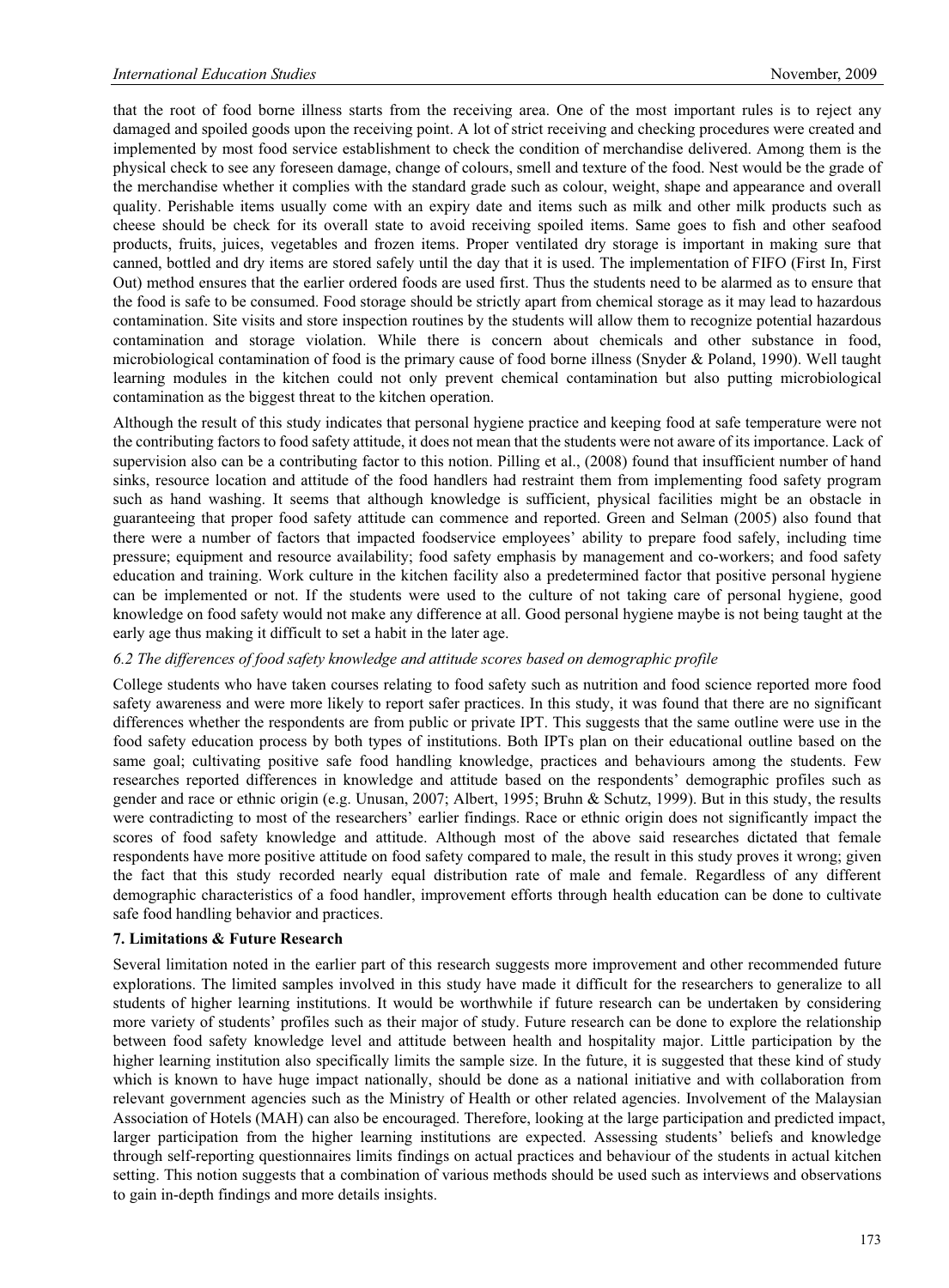#### **8. Conclusion**

The findings in this study is hoped to have offered some insights to the management of the institutions to better understand the continuous occurrence of food borne illness through lack of positive attitude in personal hygiene practice and keeping safe temperature of food in educational institutions including school, colleges and IPTs. The significant relationships between avoiding cross contamination and avoiding food from unsafe sources concluded that much attentions has been deliberately focused on the surface of the issue. Whereas the most important aspect that student should be aware of are the root of the issue. Basic hygiene practice can and proved to be the first line of defence against food borne pathogens. Temperature abuse is the first and major contributing factor of food borne illness. Current continuous occurrences of food borne illness in schools in Malaysia prompted the education management to focus on this issue more seriously. National initiatives should be highlighted and launched because the wide coverage by the media and news reports helps in delivering the message to those with little or no exposure on food safety education. It is important, therefore, to predict potential hazards and establish proactive control measures (Miller, Smith & Buchanan, 1998). The consensus among experts summarizes the need for food safety education as increased awareness of; 1) current and emerging food borne illness cases, 2) knowledge and consequent behaviours of proper food handling, and 3) the increased risk population (Wilson, 2002). Shiferaw, Yang, Cieslak, et al. (2000) noted that the media has given much attention to food borne illness and has strived to alert the public but much consideration have to be look into especially the demographic characteristics of the target audiences to ensure effectiveness. Cultures of certain race or ethnic origin may suggest positive or negative attitude towards food safety for example the culture of the Malays Muslims encourage its followers to use hand when eating thus exposing to more food borne illness risk. Same goes with the Indians whereas the Chinese are well-known to be using utensils such as chopsticks. Whatever methods of handling food are not important as long as they comply with the basic safe food handling practices. Early education is also vital in ensuring that future students will be more responsible of themselves especially in the food preparation process. Different environmental setting suggests different approaches in the demographic characteristics in implementing safe food handling practice.

#### **References**

Ajzen, I., & Fishbein, M. (1980). *Understanding Attitudes and Predicting Social Behaviour*. NJ: Prentice Hall, Englewood Cliffs.

Albert, J. A. (1995). Food safety knowledge and practices of consumers in the USA. *Journal of Consumer Studies and Home Economics*, 19, 119–134.

Allwood, P. B., Jenkins, T., Paulus, C., Johnson, L., & Hedberg, C. W. (2004). Hand washing compliance among retail food establishment workers in Minnesota. *Journal of Food Protection,* 67 (12), 2825–2828.

Bruhn, C. M., & Schutz, H. G. (1999). Consumer food safety knowledge and practices. *Journal of Food Safety*, 19, 73–87.

Chatterjee, U. (2005). *Summary of 2nd Food Safety & Quality Summit.* CII Institute of Quality, New Delhi, India.

Coleman, P., Griffith, C., & Botterill, D. (2000). Welsh caterers: an exploratory study of attitudes towards safe food handling in the hospitality industry, *International Journal of Hospitality Management,* 19, 145-157.

De Boer, E. & Hahne, M. (1990). "Cross-contamination with Campylobacter jejuni and Salmonella spp. from raw chicken products during food preparation", *Journal of Food Protection,* Vol. 53, 1067-1068.

DeWaal, C. S., & Robert, N. (2005). Global and Local: Food Safety Around the World. Washington D.C.: *Center for Science in the Public Interest.*

Djuretic, T., Wall, P. G., Ryan, M. J., Evans, H. S., Adak, G. K., & Cowden, J. M. (1995). General outbreaks of infectious intestinal disease in England and Wales, 1992 to 1994. *Communicable Disease Report. CDR Review,* 6, 57–63.

Evans, H. S., Madden, P., Douglas, C., Adak, G. K., O'Brien, S. J., Djuretic, T., Wall, P. G., & Stanwell-Smith, R. (1998). General outbreaks of infectious intestinal disease in England and Wales: 1995 and 1996. *Communicable Disease and Public Health,* 1, pp. 165–171.

Food Safety Authority of Ireland [FSAI] (2001). *Guide to Food Safety Training.* Dublin, Ireland: FSAI.

Galli, N. (1978). *Foundations and Principles of Health Education.* New York: Wiley.

Goh, K.Y. (1997). Information related to food and water-borne disease in Penang. *Med J Penang Hosp,* 2, 42-47.

Green, L. R. & Selman, C. (2005). "Factors impacting food workers' and managers' safe food preparation practices: a qualitative study". *Food Protection Trends,* Vol. 25 No. 12, 981-990.

Hobbs, B. C. & Roberts, D. (1993). *Food poisoning and food hygiene* (6th ed.). London: St Edmunsbury Press.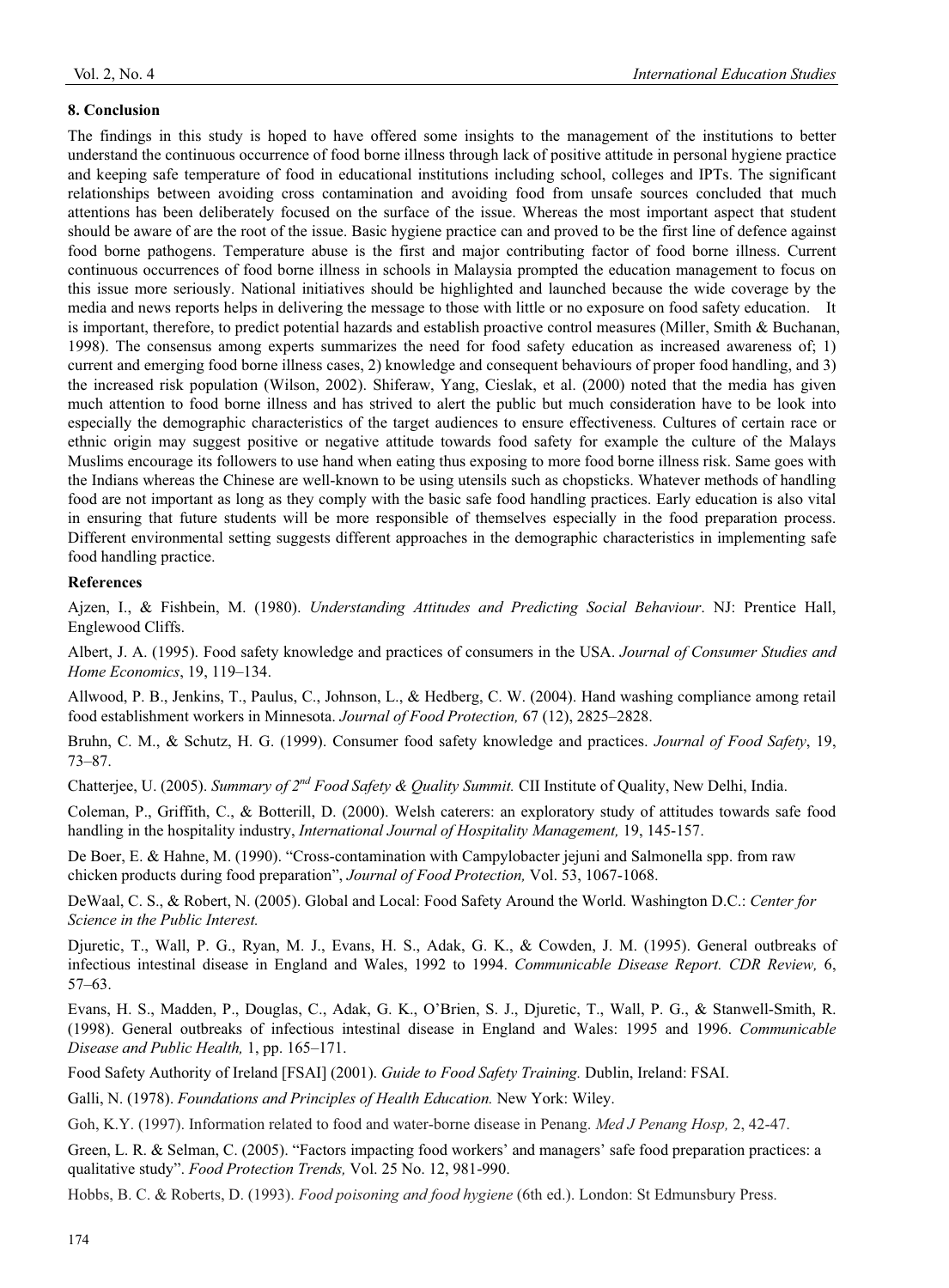Howes, M., McEwan, S., Griffiths, M. & Harris, L. (1996) Food Handler Certification by home study: Measuring changes in knowledge and behavior. *Dairy, Food and Environmental Sanitation,* 16, 737-744.

Humphrey, T. J., Martin, K. W., Slader, J. & Durham, K. (2001). Campylobacter spp. in the kitchen: spread and persistence. *Journal of Applied Microbiology*, Vol. 90, No. 6, 115-120.

Jacob, M. (1989). *Safe food handling - A training guide for managers of food service establishments.* Geneva: World Health Organization.

Jay, L. S., Cormar, D., & Govenlock, L. D. (1999). A video study of Australian domestic food-handling practices. *Journal of Food Protection,* 62, 1285–1296.

Li-Cohen, A. E., & Bruhn, C. M. (2002). Safety of consumer handling of fresh produce from the time of purchase to the plate: A comprehensive consumer survey. *Journal of Food Protection*, 65, 1287–1296.

Lynch, R. A., Elledge, B. L., Griffith, C. C. & Boatright, D. T. (2003). A comparison of food safety knowledge among restaurant managers, by source of training and experience in Oklahoma City, Oklahoma. *Journal of Environmental Health*, 66(2), 9-14.

Manning, C. K., and Snider, O. S., (1993). Temporary Public Eating Places: Food Safety Knowledge, Attitudes and Practices. *Journal of Environmental Health,* 56 (1), 24-29.

McIntosh, W. A., Christensen, L. B., & Acuff, G. R. (1994). Perceptions of risks of eating undercooked meat and willingness to change cooking practices. *Appetite,* 22, 83–96.

McKenzie-Mohr, D., & Smith, W. (1999). *Fostering sustainable behavior: An introduction to community-based social marketing.* Gabriola Island, BC, Canada: New Society Publishers.

McSwane, D., Rue, N. R., Linton, R. & Williams, A. G. (2004). *Essentials of Food Safety and Sanitation: Food Safety Fundamentals.* Upper Saddle River. New Jersey. Pearson Prentice Hall.

Medeiros, L., Hillers, V., Gang, C., Bergmann, V., Kendall, P., and Schroeder, M. (2004). Design and development of food safety knowledge and attitude scales for consumer food safety education. *Journal of the American Dietetic Association,* Volume 104, Issue 11, November 2004, 1671-1677.

Miles, S., Brennan, M., Kuznesof, S., Ness, M., Ritson, C., & Frewer, L. J. (2004). Public worry about specific food safety issues. *British Food Journal.* 106 (1), 9-22.

Miller, A. J., Smith, J. L., & Buchanan, R. L. (1998). Factors affecting the emergence of new pathogens and research strategies leading to their control. *Journal of Food Safety,* 18, 243-263.

Ministry of Health, Malaysia [MOH]. (2008). Infectious Disease News. *Infectious Disease Weekly Report,* Vol 4 (5): Disease Control Division, Malaysia. MOH.

Mortlock, M. P., Peters, A. C. and Griffith, C. (2000). A national survey of food hygiene training and qualification levels in the UK food industry. *International Journal of Environmental Health,* 10, pp. 111-123.

Mortlock, M. P., Peters, A. C. and Griffith, C. (1999). Food Hygiene and HACCP in the UK food industry: Practices, Perceptions and Attitudes. *Journal of Food Protection*. Vol. 62, pp. 786-792.

National Restaurant Association Educational Foundation [NRAEF]. (1999). *ServSafe Coursebook.* Chicago, IL: National Restaurant Association Educational Foundation.

National Restaurant Association Educational Foundation [NRAEF]. (2004). *ServSafe Coursebook* (3rd Ed.). Chicago, IL: National Restaurant Association Educational Foundation.

Nott, K. P., & Hall, L. D. (1999). Advances in temperature validation of foods. *Trends in Food Science & Technology,* 10, pp. 366-374.

Pilling, V. K., Brannon, L, Roberts, K. R., Shanklin, C. W., & Howells, A. (In Press). Using the Theory of Planned Behavior to Elicit Restaurant Employee Beliefs about Food Safety: Using Surveys versus Focus Groups. *Journal of Foodservice business Research.* 

Raab, C. A., & Woodburn, M. J. (1997). Changing risk perceptions and food handling practices of Oregon household food preparers. *Journal of Consumer Studies & Home Economics,* 21, 117–130.

Rozin, P., Fischler, C., Imada, S., Sarubin, A., & Wrzesniewski, A. (1999). Attitude to food and the role of food in life in the USA, Japan, Flemish Belgium and France: possible implications for the diet-health debate. *Appetite,* 33, 163–180.

Ryan, M. J., Wall, P. G., Gilbert, R. J., Griffin, M., & Rowe, B., (1996). Risk factors for outbreaks of infectious intestinal disease linked to domestic catering. *Communicable Disease Report* 6 (13), 179– 183.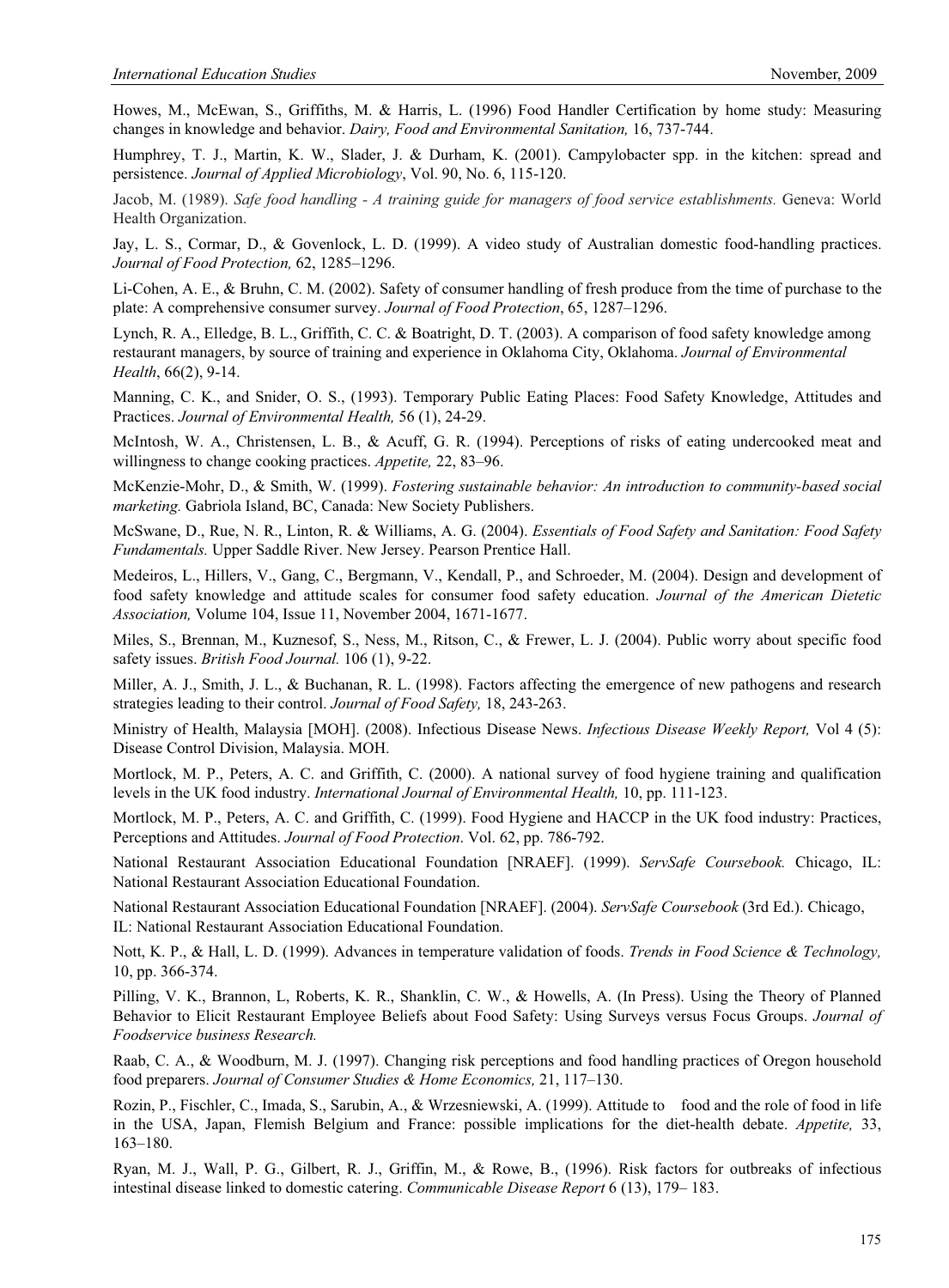Sato, H. D. (2007). Risk assessment model to predict food borne illness outbreaks at restaurants. *Dissertation Abstracts International,* (UMI No.3286260).

Scott, E., & Bloomfield, S. F., (1990). The survival and transfer of microbial contamination via cloths, hands and utensils. *Journal of Applied Bacteriology* 68, 271– 278.

Shaw A. (2003). Public understanding of food risks: expert and lay views. *Food Info Online,* 2–3.

Shiferaw, B., Yang, S., Cieslak, P., Vugia, D., Marcus, R., Koehler, J., Deneen, V., & Angulo, F. (2000). Prevalence of high-risk food consumption and food handling practices among adults: a multistate survey, 1996-1997. *Journal of Food Protection,* 63, 1538-1543.

Snyder, O. P. (1998). Hand washing for retail food operations: A review. *Food andEnvironmental Sanitation, 18*(3), 149-162.

Snyder, O. P., & Poland, D. M. (1990). America's safe food. *Dairy, Food and Environmental Sanitation,* 10 (12), 719-724.

Sockett, P. N. (1995). The epidemiology and costs of diseases of public health significance in relation to meat and meat products. *Journal of Food Safety,* 15, 91–112.

Tebbutt, G. M. (1992). An assessment of food hygiene training and knowledge among staff in premises producing or selling high-risk foods. *International Journal of Environmental Health*, 2, 131-137.

Todd, E. C. (1997). *Epidemiology of Foodborne Diseases: A Worldwide Review.* World Health Stat Q, 50, 12.

Unklesbay, N., Sneed, J., & Toma, R. (1998). College students attitudes and knowledge of food safety. *Journal of Food Protection*, 61, 1175–1180.

Unusan, N. (2007). Consumer food safety knowledge and practice in the home in Turkey. *Food Control,* 18, 45-51.

Walczak, D. (1997). The sanitation imperative: Keep people from getting sick in your restaurant. *The Cornell Hotel and Restaurant Administration Quarterly,* 38 (2), 68-73.

Walker, E., & Jones, N. (2002). An assessment of the value of documenting food safety in small and less developed catering businesses*. Food Control,* 13, 307-314.

Weinstein, J. (1991). The clean restaurant II: Employee hygiene. *Restaurants and Institutions,* 101, 138-139.

Williamson, D. M., Gravani, R. B., & Lawless, H. T. (1992). Correlating food safety knowledge with home food preparation practices. *Food Technology,* 46 (5), pp.94-100.

Wilson, A. N. S. (2002). Consumer food safety: an assessment of knowledge and behaviors of a low-income high-risk population. *Dissertation Abstract International* (UMI No. 1411443).

World Health Organization [WHO]. (2000). *Food borne Disease:* Focus on Health Education: Geneva. World Health Organization.

World Health Organization [WHO]. (1999). *Food Safety: An Essential Public Health Issue for the New Millennium.* WHO Food Safety Program, Department of Protection of the Environment: Geneva. World Health Organization.

World Health Organization [WHO]. (1988). *Report of a WHO Consultation, Health surveillance and management procedures for food-handling personnel.* Geneva: World Health Organization.

World Health Organization [WHO]. (1984). *The Role of Food Safety in Health and Development*, Technical Report Series, 705: Geneva. World Health Organization.

Yarrow, L. K. (2006). Food safety attitude, beliefs, knowledge and self-reported practices of college students before and after educational intervention, *Dissertation Abstracts International,* (UMI No.3215078).

Zain, M. M. and Naing, N. N. (2002). ''Socio demographic characteristics of food handlers and their knowledge, attitude and practice towards food sanitation: a preliminary report'', *Southeast Asian Journal of Tropical Medicine and Public Health,* Vol. 33 No. 2, 410-417.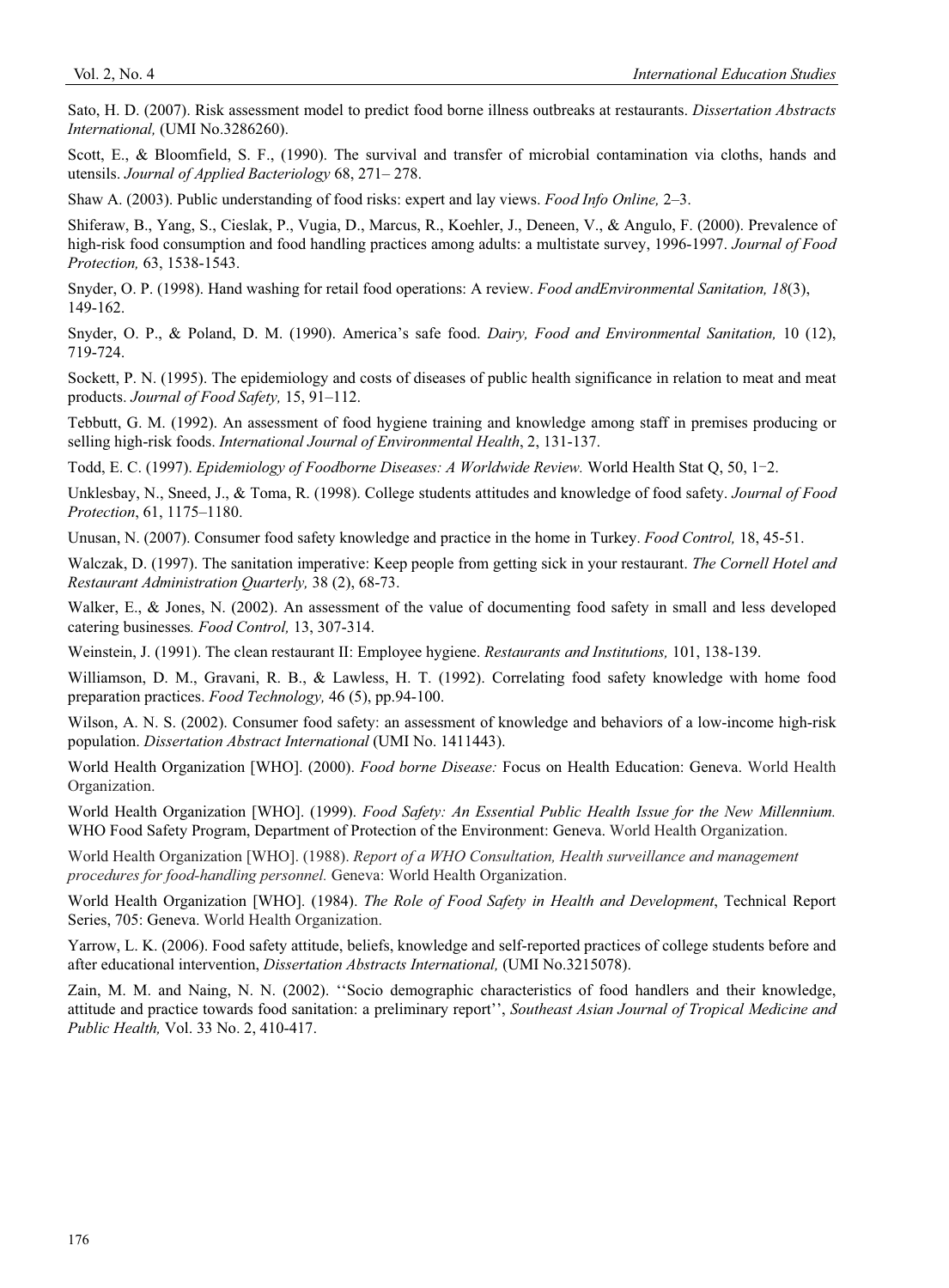#### Table 1. Reliability coefficient values of study variables

| <b>Variables</b>                     | <b>Number of Scale</b> | Cronbach's Alpha  |  |
|--------------------------------------|------------------------|-------------------|--|
|                                      | <b>Items</b>           | Coefficient $(a)$ |  |
| Food safety knowledge                |                        |                   |  |
| Personal hygiene practice            |                        |                   |  |
| Avoid cross contamination            |                        |                   |  |
| Keep food at safe temperature        |                        | .68               |  |
| Avoid food from unsafe sources<br>4. |                        | .66               |  |
| Food safety attitude                 |                        | .85               |  |

| <b>Profiles</b>      | <b>Categories</b> | <b>Frequencies</b> | Percentage $(\% )$ |
|----------------------|-------------------|--------------------|--------------------|
| Gender               | Male              | 56                 | 49.1               |
|                      | Female            | 58                 | 50.9               |
| Race                 | Malay             | 94                 | 82.5               |
|                      | Chinese           | 15                 | 13.2               |
|                      | Indian            |                    | 1.8                |
|                      | Others            |                    | 2.6                |
| Type of Institutions | Public IPT        | 61                 | 53.5               |
|                      | Private IPT       | 53                 | 46.5               |

Table 3. Pearson correlations matrix among food safety knowledge dimensions and food safety attitude

| <b>Scales</b>                     |                          |                              |         |                          | Mean | SD   |
|-----------------------------------|--------------------------|------------------------------|---------|--------------------------|------|------|
| 1. Personal hygiene practice      | $\overline{\phantom{0}}$ |                              |         |                          | 5.24 | 1.44 |
| 2. Avoid cross contamination      | $47**$                   | $\qquad \qquad \blacksquare$ |         |                          | 6.03 | 1.22 |
| 3. Keep food at safe temperature  | $43**$                   | 38**                         |         |                          | 5.34 | 1.40 |
| 4. Avoid food from unsafe sources | $.22**$                  | $25**$                       | 29**    | $\overline{\phantom{a}}$ | 5.49 | 1.32 |
| 5. Food safety attitude           | $.42**$                  | $50**$                       | $.36**$ | $.36**$                  | 6.06 | 1.12 |

The table outlined the correlation strength among the variables, its average mean and standard deviation.

N=114

*\*\*p<0.05* 

Table 4. Regression results of food safety knowledge dimensions and food safety attitude

| Independent variable in the      |      |      |      |         | $\mathbf{R}^2$ |
|----------------------------------|------|------|------|---------|----------------|
| equation                         |      |      |      |         |                |
| constant                         | 2.39 |      | 4.84 | 0.00    |                |
| Personal Hygiene Practice        | 0.18 | 0.17 | 1.81 | 0.07    |                |
| <b>Avoid Cross Contamination</b> | 0.26 | 0.08 | 3.40 | $0.00*$ | 0.35           |
| Keep Food at Safe Temperature    | 0.09 | 0.12 | 1.40 | 0.17    | $(14.54)^*$    |
| Avoid Food from Unsafe Sources   | 0.18 | 0.23 | 2.81 | $0.01*$ |                |

The table showed the beta, significance and regression values between both variables.

*\*p<0.05*